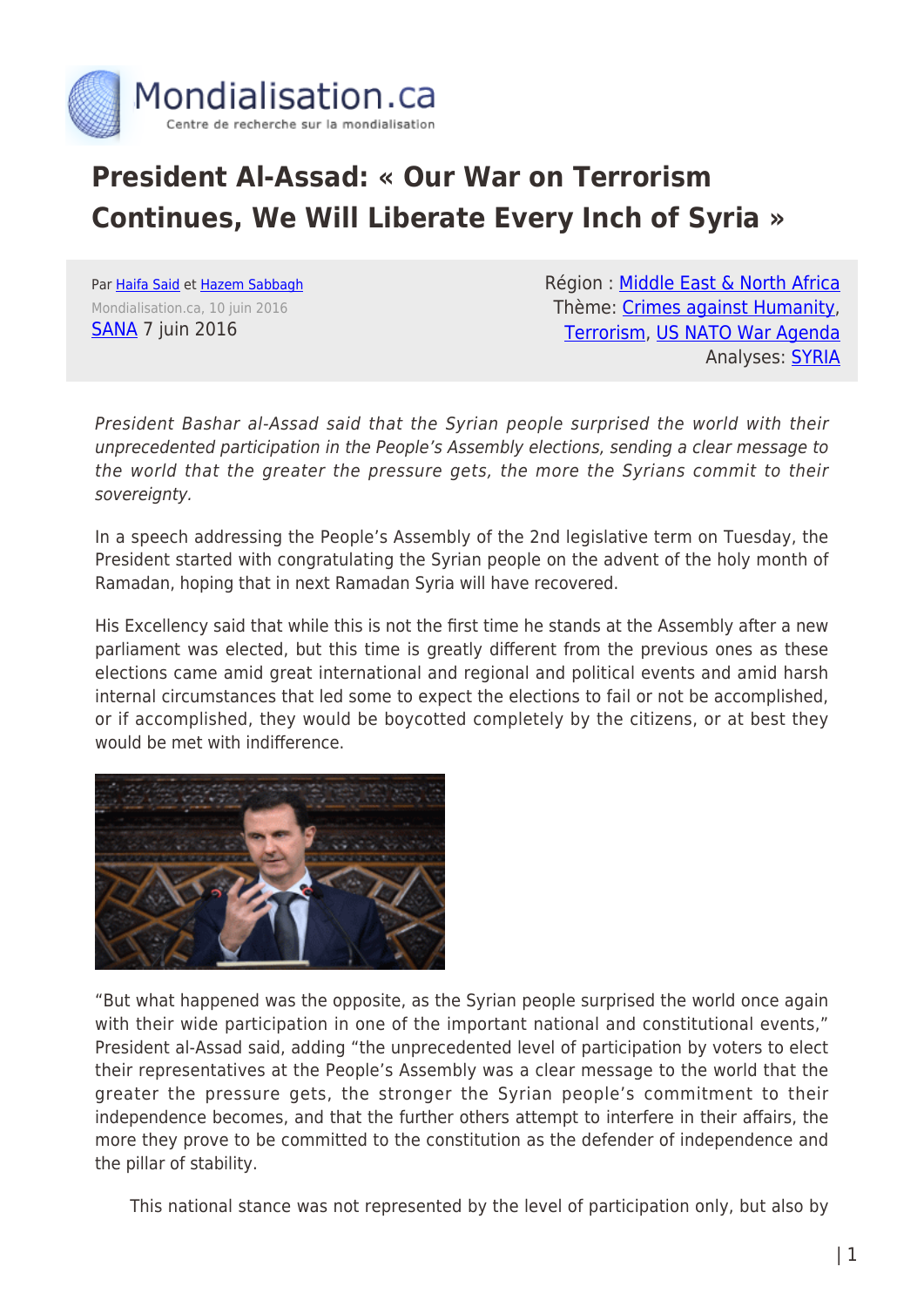the unprecedented number of candidates, who also showed a high sense of patriotism and awareness.

All of that is a big and important message to you, the representatives of this people, as this unprecedented participation, despite all the circumstances, challenges and dangers, places on you an extraordinary responsibility towards the citizens who entrusted their hopes in your hands to maintain and preserve them through hard, sincere, and honest work that should rise up to the gravity of the challenges imposed on Syria and up to this turnout and this trust the people gave you.

President al-Assad noted that just as these elections were not ordinary and the level of participation was unprecedented, this Assembly also came different from the previous ones, as the voters who are used to electing representatives showed much responsibility and awareness and a high level of understanding of the changes in the situation and the value of sacrifices.

He pointed out that in addition to the people electing representatives of their social groups, they chose and voted for candidates who lived the suffering and are willing to give, adding "your Assembly this time, and for the first time, includes the injured who sacrificed a piece of their body so that the homeland can be complete, the martyr's mother or father or sister whose children sacrificed their lives in order for Syria to persist, the doctor who kept the sublime character of the profession and was considerate of the people and their economic and living conditions and so treated the citizens for free, the artist who carried a gun and defended his land and honor."

His Excellency noted that this time, the number of women, youths, and holders of higher university degrees is much greater than before.



President al-Assad said that the world is currently witnessing unusual conditions with the West seeking to preserve its grip on the world at any cost, resulting in international clashes that in turn created regional clashes between states that seek to preserve their sovereignty and independence and states that do others' bidding, and this reflected on the region in general and on Syria in particular.

He elaborated by saying that these conflicts reflect on the political process in Geneva, with international, regional, and local sides, along with some who have Syrian nationalities but chose to become puppets of either the most backward states in the world or states that dream of returning to the days of colonialism, adding

"but facing those traitors are another group of patriotic Syrians that are entrusted with the sacrifices of the martyrs and the wounded, and who are endeavoring through political work to preserve their land, country, and its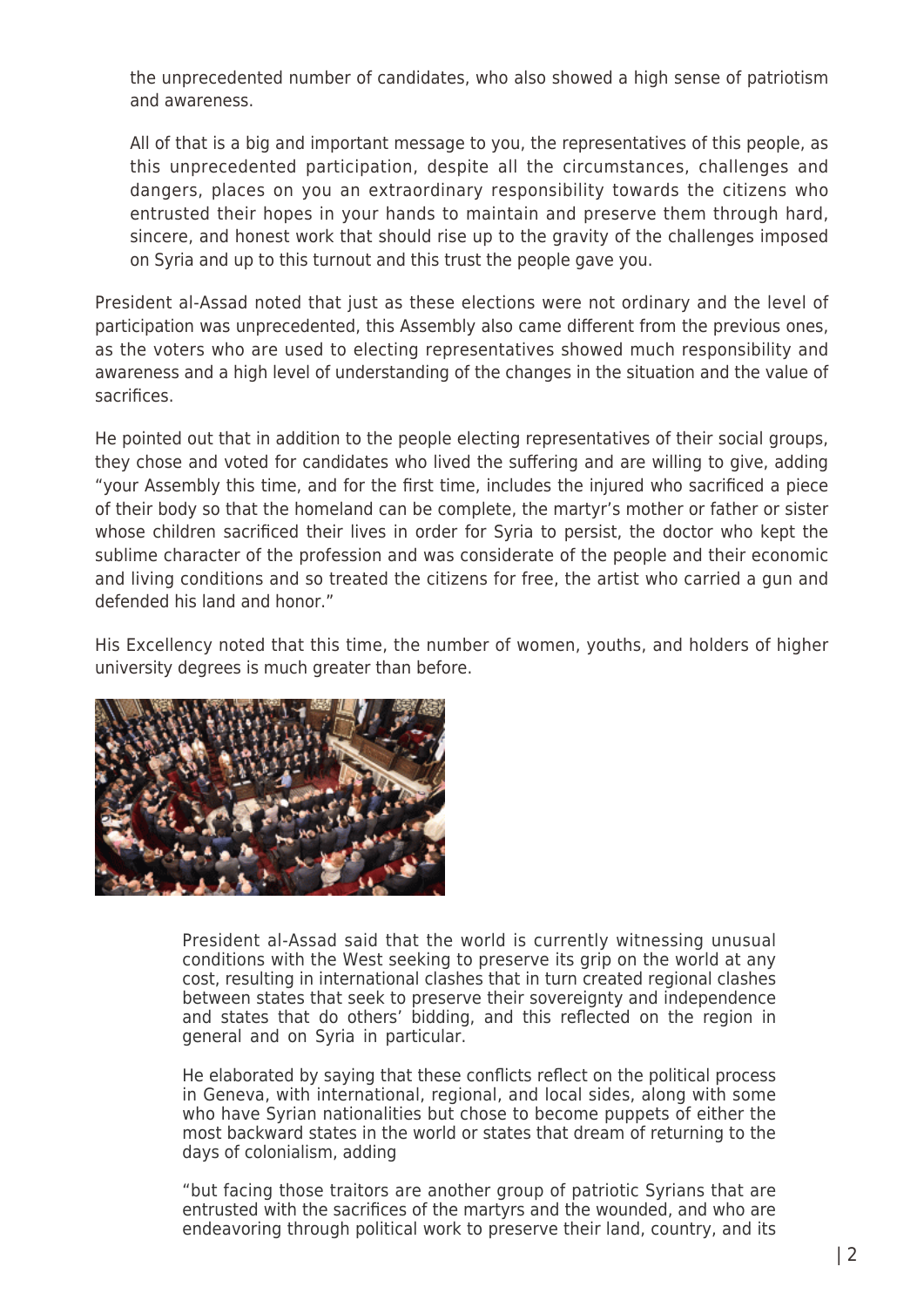independent decision."

## The President said

"It is no longer secret that the essence of the political process for the regional and international countries supporting terrorism has been, since the beginning and throughout the various initiatives, aimed at undermining the presence of any concept of the homeland through hitting its core, which is the constitution, and through continuous pressure to consider it null and stop it and freeze it under different names and terms, mainly the so-called transitional stage.

And of course, through hitting the constitution, two main pillars of any state get hit: the first is the institutions, on top being the institution of the army that is the defender of the state and the guarantor of the people's security, as they started focusing on that greatly since the start and during any talk about Syria's future and institutions. The other pillar is the diverse national, pan-Arab and religious identity of Syria, which they started to focus on when they realized that it was the underpinning of the homeland's steadfastness at the beginning of the events.

They believed that the core of their political scheme, after their plot of terrorism failed, was to hit the constitution… the scheme was for terrorism to come and fully take over and be given the quality of moderation and later be given the legitimate cover, of course from the outside and not the inside. Their scheme was to undermine the constitution, and consequently create absolute chaos from which the only exit would be a sectarian, ethnic constitution that turns us from people committed to their homeland into conflicting groups that cling to their sects and seek help from strangers against their own.



The President stressed that the sectarian experiences prove that sectarian regimes turn the people of one homeland into adversaries, and when there are enemies and adversaries anywhere, then in that case each party looks for allies, and the allies in such cases wouldn't be inside Syria, or inside the homeland, and since relationships would be based on doubt, grudge, and hatred in the sectarian model, then the ally would be found in the outside.

"Here is when the imperialist states come and put themselves forward as protectors of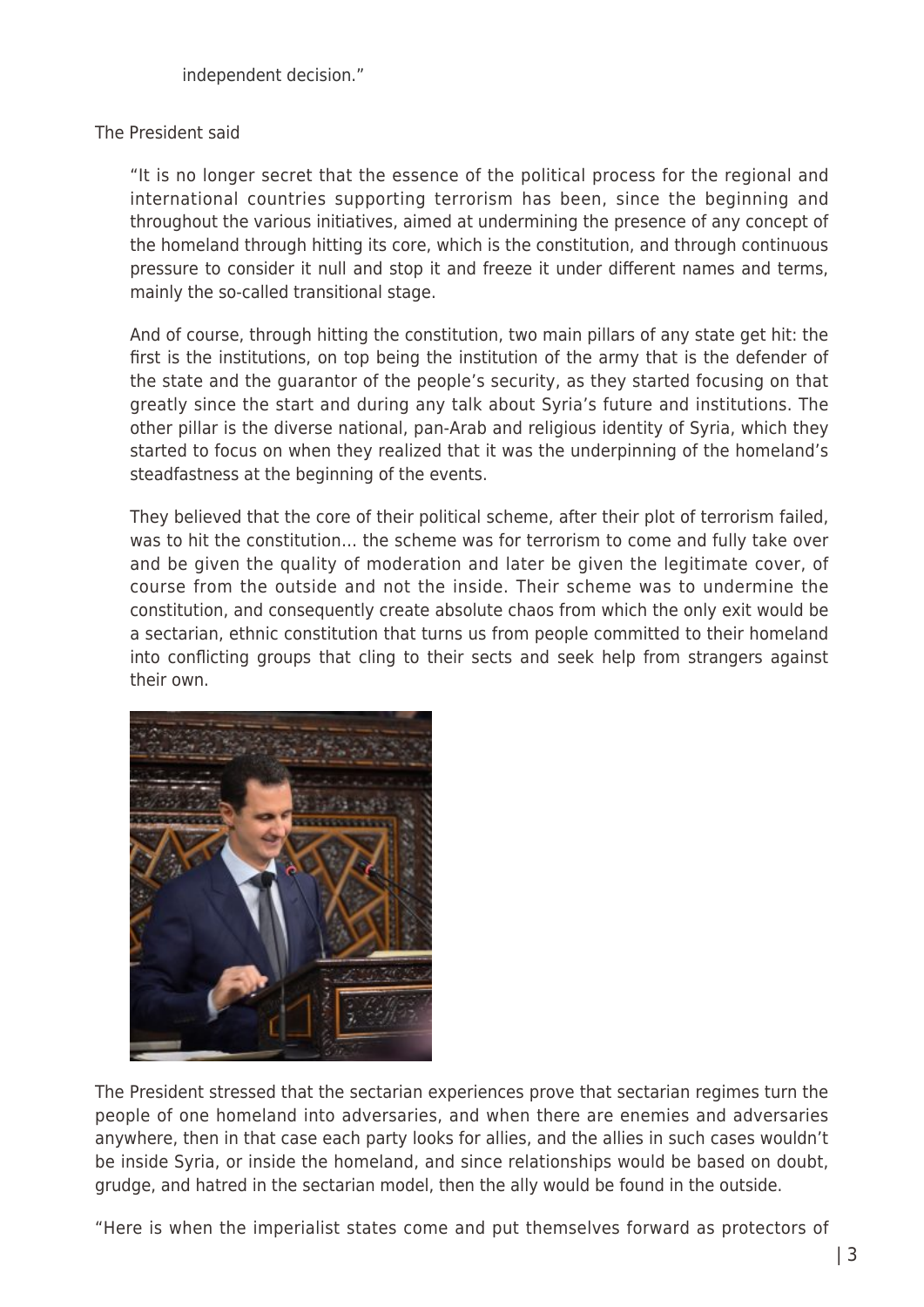those groups, and their interference in the affairs of that homeland becomes justified and legitimate, and then they move at some point to partitioning when the partitioning scheme is ready. Therefore, and in order to consolidate their scheme, we all notice that the sectarian terms occupy a significant space in the political discourse of the terrorism-sponsoring countries, the regional and the international ones," he added, stressing that all this seeks to consecrate this concept and make it seem unquestionable or even indispensable, at which point pressure would begin on Syria to accept this logic.

His Excellency explained that just like unity starts with the unity of the people and not with geography, division also begins in the same way by dividing the people, adding "since we never have and never will allow them to take Syria down that way into the abyss, we proposed at the start of Geneva 3 a paper of principles that form the basis for talks with other sides."

President al-Assad said that after reaching agreement over the principles proposed by Syria, then it's possible to discuss other issues like the national unity government which would draft a new constitution via a specialized committee then put it to referendum, with parliamentary elections coming after that.

He said that everyone today asks repeatedly "what is your vision for the solution," explaining that the solution has two aspects: the political side and fighting terrorism.



Returning to the issue of principles, the President said principles are necessary in negotiations or talks because they need reference points, and in the case of Syria they try to say that the reference point is decision 2254, but decisions contradict themselves, like the 2012 Geneva statement that speaks of Syria's sovereignty and at the same time tries to impose a transitional body on the Syrian people.

He said that when one sets principles, they prevent sides from proposing whatever they want and define limits, and any proposition outside these principles would be considered obstruction and lack of seriousness.

"I will quickly mention the basic principles proposed in the paper: Syria's sovereignty and unity, rejection of foreign interference, rejection of terrorism, supporting reconciliations, preserving establishments, lifting the siege, reconstruction, and controlling borders. There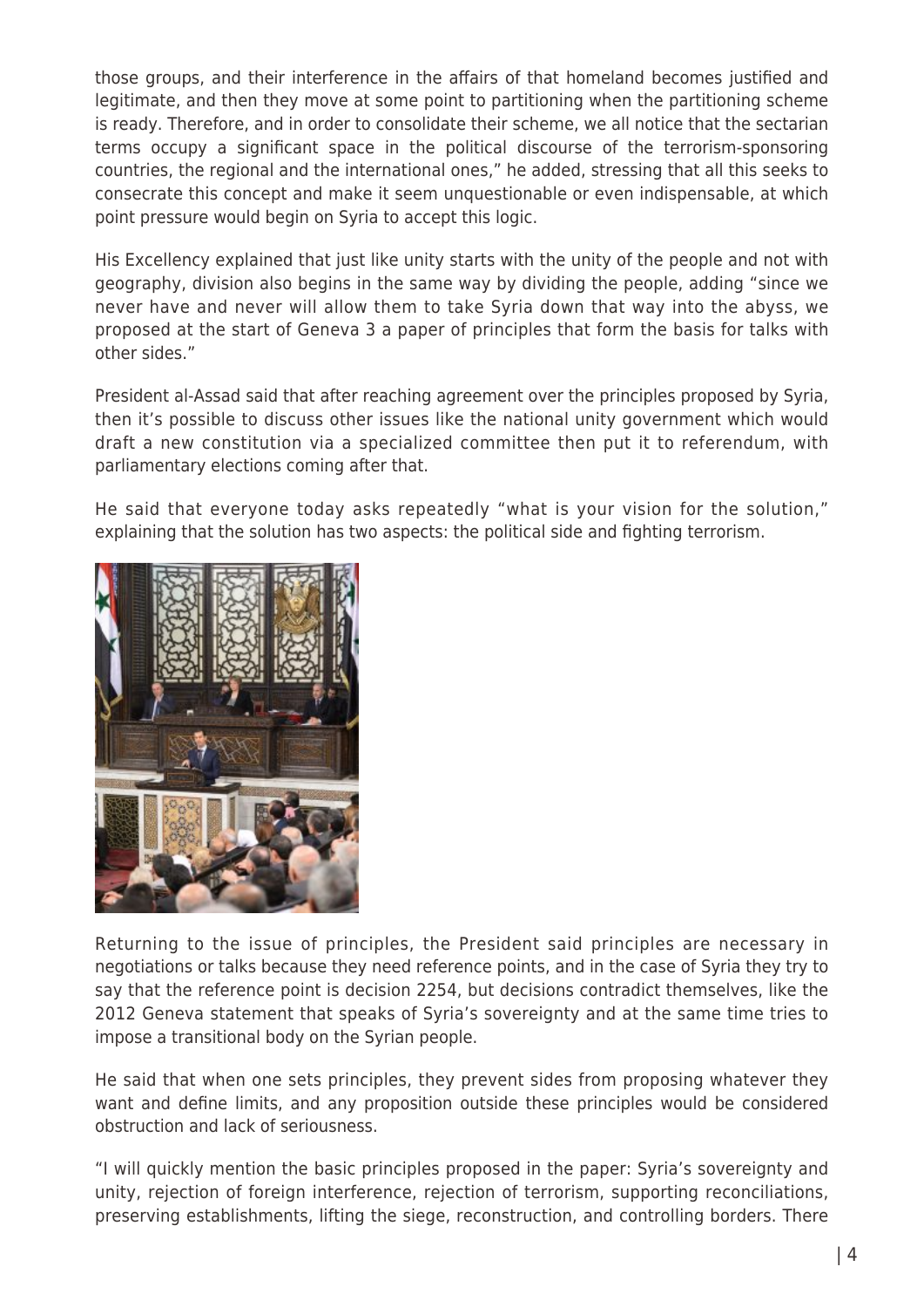are also other points that are mentioned in the current constitution and other constitutions like cultural diversity, citizens' liberties, and independence of the judiciary, and other principles. We didn't agree to any proposition outside these principles, quite simply, and this is why they refused. We didn't hear anyone saying no but there was evasion," President al-Assad said.

He noted that these principles would form basis for the success of talks if there was credibility and seriousness, in addition to showing a clear vision of the mechanism of political work that would lead to a Syrian-Syrian solution, adding

"but actual talks, up to this moment, haven't started; rather we were holding dialogue during the rounds with the international facilitator, which as I said isn't a side to negotiate with. They didn't respond to the paper of principles. Our delegation would ask about other sides' reactions, and we never got an answer, which shows that those sides are reliant on their masters and it became clear that they came unwillingly and submissively to Geneva, with them beginning since the first day with making preconditions. And when they failed, they declared clearly in the last round their support of terrorism and of undermining the cessation of hostilities."

His Excellency said that the principles paper was ignored by the other sides, and instead there was a suggestion from international sides to engage in indirect talks in different rooms with the facilitator playing the mediator, which also didn't happen, adding that what was proposed was merely a number of questions under the tagline of "common denominators" when in fact all these questions were traps that contained terms that would harm Syria's sovereignty, safety, its establishments, or its society.

President al-Assad said that the states involved in this issue won't let the mediators or envoys work in an honest and independent manner, with officials from these states working behind the states and drafting the aforementioned questions under the assumption that the Syrian Arab Republic's team of negotiators isn't well-versed in politics, but in fact the Syrian team's answers were decisive and they couldn't let any of those suspicious terms slip past them, adding "in truth, for us, whoever came up with these questions, whether they were from the facilitator's team or from those states, are either amateurs or novices in the world of politics."



He went on to reiterate that the "other side" came to Geneva against their will after their masters forced them to go, and they came yelling and went and sulked in their hotels, and once in a while their masters would instruct them to make a certain statement, and apart from all of that there were no negotiations or agenda, as the only agenda approved for them by Riyadh is the agenda of when to wake up, sleep, and eat.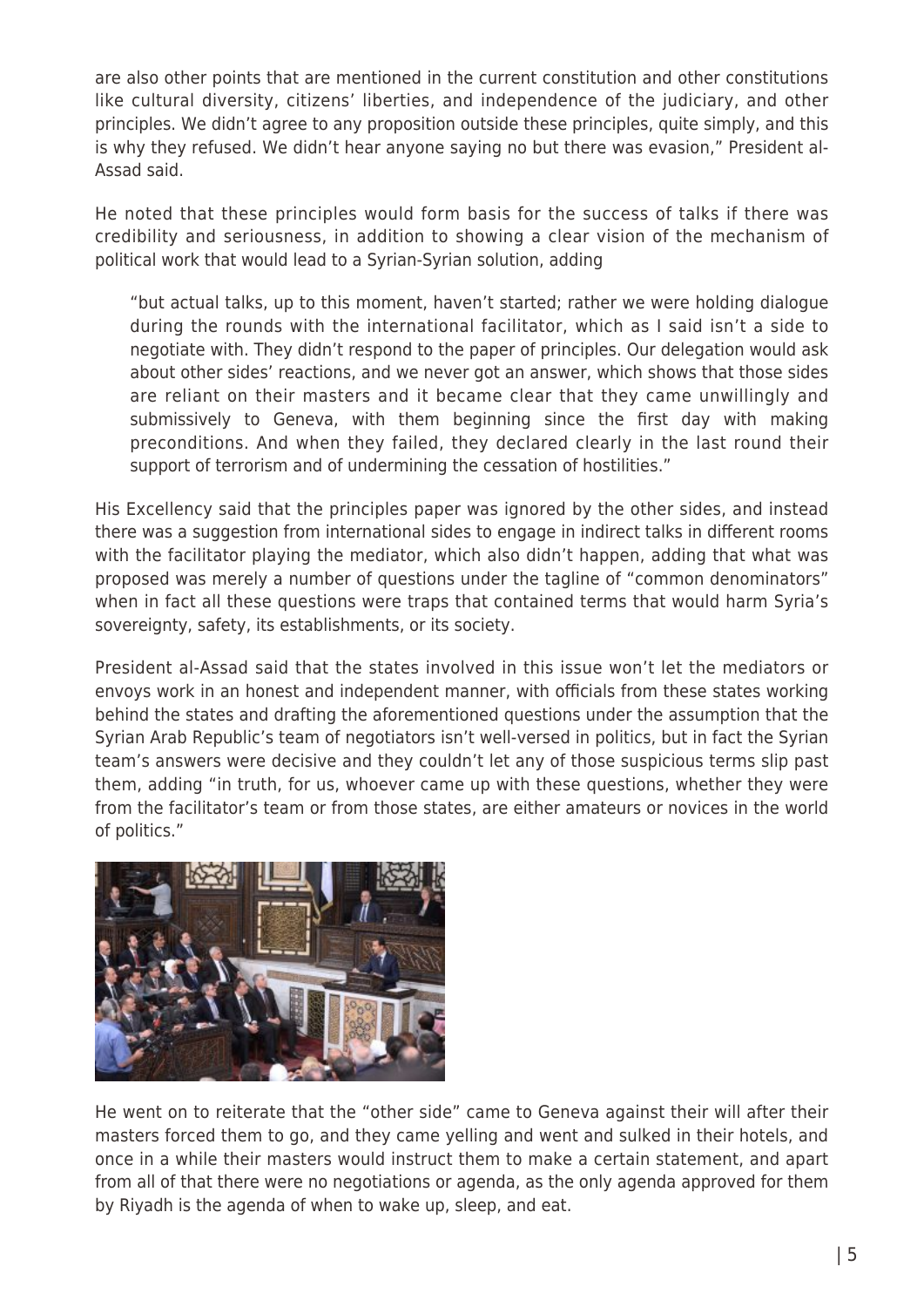"Of course, when they failed to achieve what they wanted in the first time, they wanted to withdraw and hold Syria responsible, but they couldn't do that in the second time. In the last time, their response was a public declaration of supporting terrorism and stopping the truce or withdrawing from the truce or what was called the cessation of hostilities," stressing that the aftermath of that was the brutal shelling of Aleppo and the targeting of hospitals, civilians, and children by terrorists.

"Although most Syrian provinces, villages, and towns have suffered and still suffer from terrorism, and they resisted it and still do, Erdogan's fascist regime has always focused on Aleppo because for him it's the only hope for its Muslim Brotherhood project after he failed in Syria and after his criminal and extremist nature was exposed to the world, and also because Aleppo's people refused to be a pawn and a tool in the hand of strangers and they resisted and persevered and remained in Aleppo, defending it and defending the homeland," adding that Aleppo will be the graveyard where the dreams and hopes of the butcher Erodgan will be buried.

The President went on to note that in addition to what happened in Aleppo, terrorism continued to strike, with massacres in al-Zara and barbaric bombings in Tartous and Jableh, with terrorists trying in vain to incite strife in Syria, because all Syrians are brothers in life and in martyrdom who cling to life, steadfastness, and victory.

"In this context, the issue that was proposed constantly during the past few months was the issue of truce. Many of us hold the truce responsible for all that is happening. Let's talk objectively here; nothing in this world is absolute except divine ability, and for us humans everything is relative. The truce, like anything else, if is positive then it has negative points, and if it's negative it has positive points. In all cases, this truce doesn't cover all areas in Syria in order for us to burden it with the negativities," he said, adding that the truce resulted in many reconciliations that prevented a lot of bloodshed of Syrian civilians and armed forces, in addition to having benefits on the international levels that won't be discussed now.

"On the military level, it allowed for concentrating military efforts in specific directions and realize achievements, and the first proof is liberating Palmyra shortly after the beginning of this truce and after it al-Qaryatain, and in the Ghouta of Damascus several areas were liberated of course," the President said, adding that some of those areas were liberated in these months in much less than it would have taken to liberate them otherwise.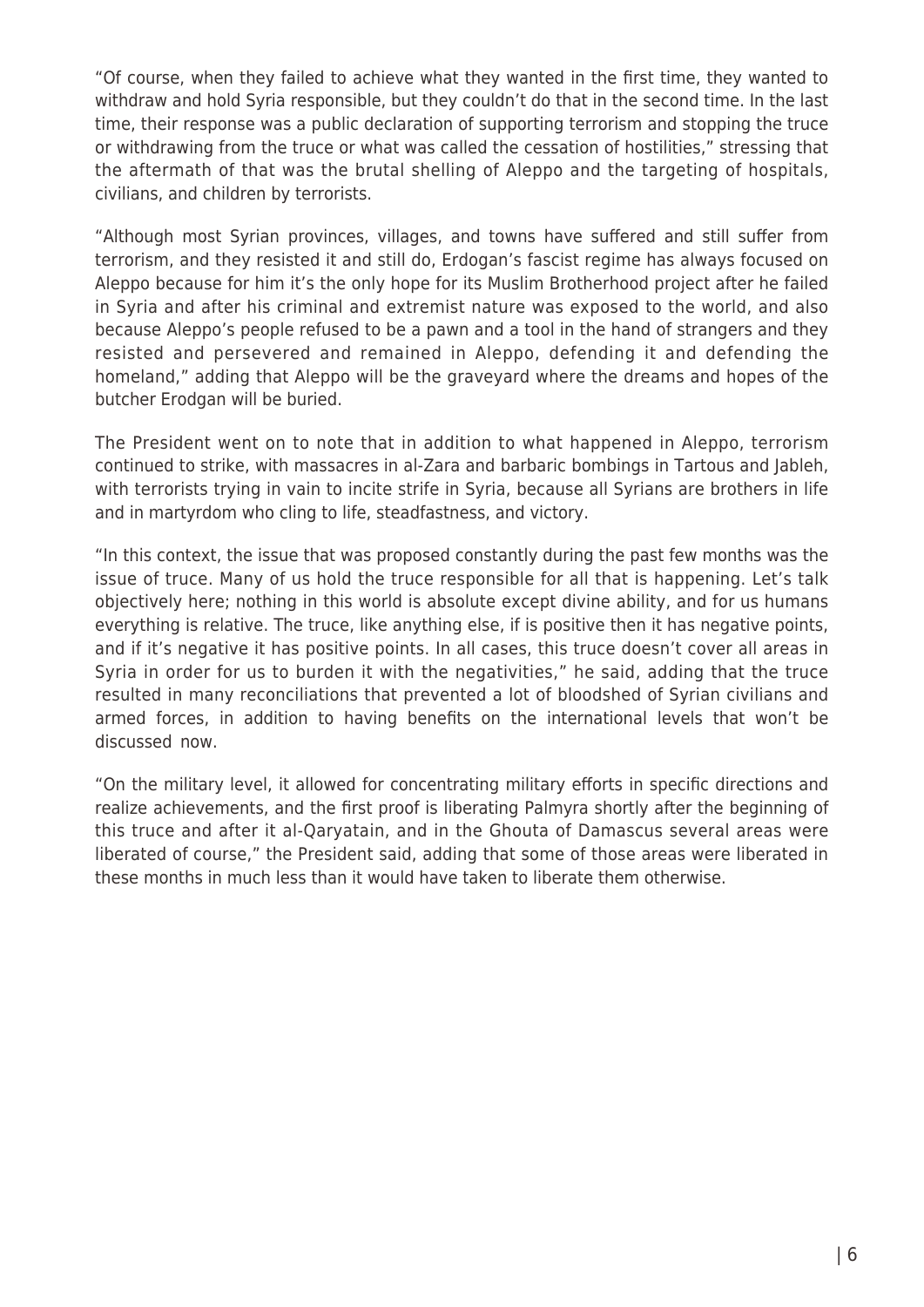

He explained that the problem with the truce is that it was reached with international consensus and with the agreement of the State, but there was no commitment by the US side in particular to the terms of this truce, and the US turned a blind eye to the actions of its Saudi and Turkish agents in the region.

President al-Assad noted that the Saudis openly declared their support for terrorism more than once, and Turkey openly sends terrorists across the borders to the northern areas in Syria, all while the Americans turn a blind eye to these practices, stressing that Erdogan, who caused chaos by sending forces into Iraq, blackmailed the Europeans with the refugees issue, and sent thousands of terrorists to Aleppo recently, has been reduced to a political bully or hoodlum.

"They weren't content with the terrorism of explosives and shells; they also backed it with economic terrorism through sanctions against Syria and through pressuring the Syrian Pound with the goal of economic collapse and bringing the people to their knees," the President said, noting that despite all difficulties the Syrian economy is still withstanding, with recent monetary steps proving the possibility of standing up to pressure and reducing the damage its caused and stabilizing the Syrian Pound.

His Excellency said that this will probably be a priority for the Assembly and for the new government that will be formed as per the constitution, explaining that the issue of the Syrian Pound is linked to the effect of terrorism in terms of its attacks on infrastructure and economic facilities, cutting off roads between cities, scaring off capitals, and the people's reaction in general to terrorism.

President al-Assad pointed out that addressing with the Syrian Pound is a short-term issue, while the long-term issue is economy which was affected by the crisis in various ways, with some investors suspending their projects at the beginning in hopes of things returning to normal, while others continued with their work.

He stressed that what is needed for the sustainability of support the Syrian Pound and the economy is for investors to carry out projects regardless of their scales and for the government to look into laws and legislations to strengthen the economy, noting that after five years of the crisis, Syrians now have experience in how to deal with the current situation and don't have to start from the beginning.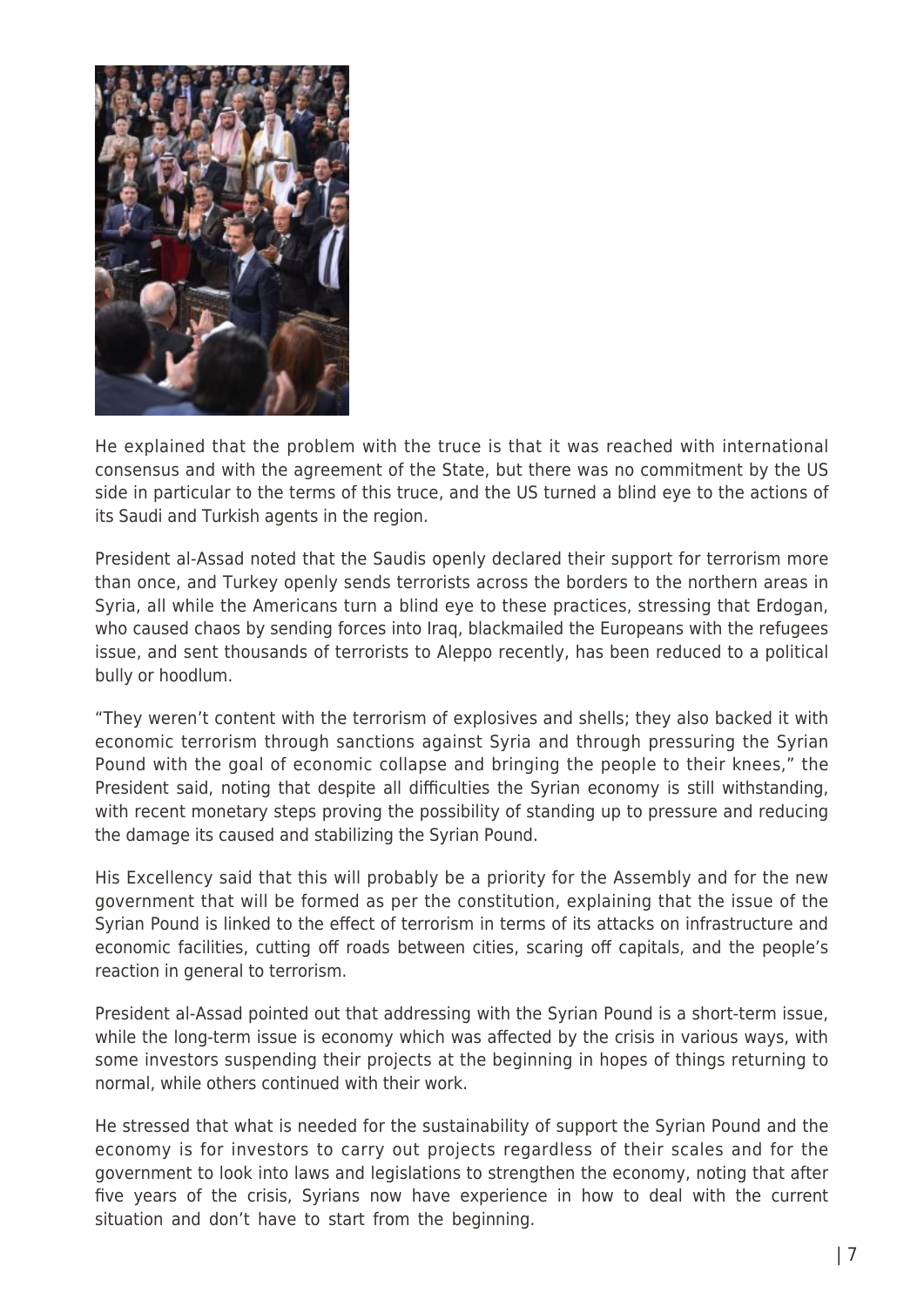The terrorism of economy and the terrorism of explosives and massacres and shells are one and the same, so I assure you that our war against terrorism continues, not because we like wars, because they imposed war on us, but the bloodshed won't end until terrorism is uprooted no matter where it is and regardless of the masks it wears.



"Just like we liberated Palmyra and many other areas before it, we will liberate every inch of Syria from their grasp. We have no choice other than victory, or else there won't be a Syria and out children will not have a present or a future," President al-Assad affirmed, noting that this doesn't mean excluding the political track, explaining "we will continue working on the political track no matter how slim the possibilities of realizing and achievement are, and this is based on the strong desire on the popular and official levels to stop bloodshed and destruction and to save the country. However, any political process that doesn't begin, continue and end with eliminating terrorism is meaningless and will not produce results."

His Excellency reiterated his call for everyone who decided to bear arms for any reason to join reconciliations, because the path of terrorism only leads to destroying Syria and the loss of its people without exception.

The President addressed the Army and Armed Forces and the supporting forces, saying that no words can do them justice as they are the reasons why Syria persists, saluting them and their families and their comrades who were martyred or injured.

"The defeat of terrorism must be realized as long as there are states like Iran, Russia, and China that support the Syrian people and stand by righteousness and assist the wronged in the face of the wrongdoer," President al-Assad said, thanking these states for their firm positions and for respecting their principles and supporting peoples' right to selfdetermination.

"Here I hope that we don't pay any heed to what is proposed in media about disputes and clashes and divisions. Things are much more firm than before and the vision is much clearer. Don't worry; things are good in this track," he added.

The President also thanked the Lebanese resistance for the help it provided in fighting terrorism in Syria and saluted its fallen heroes.

Addressing the Assembly members, His Excellency said that they are faced with serious tasks and major challenges, and while the sacrifices of Syrian heroes who gave their lives for their country is part the price of restoring security, triumphing over terrorism, reclaiming land, and rebuilding Syria, then the other part of that price is fighting corruption, chaos, and